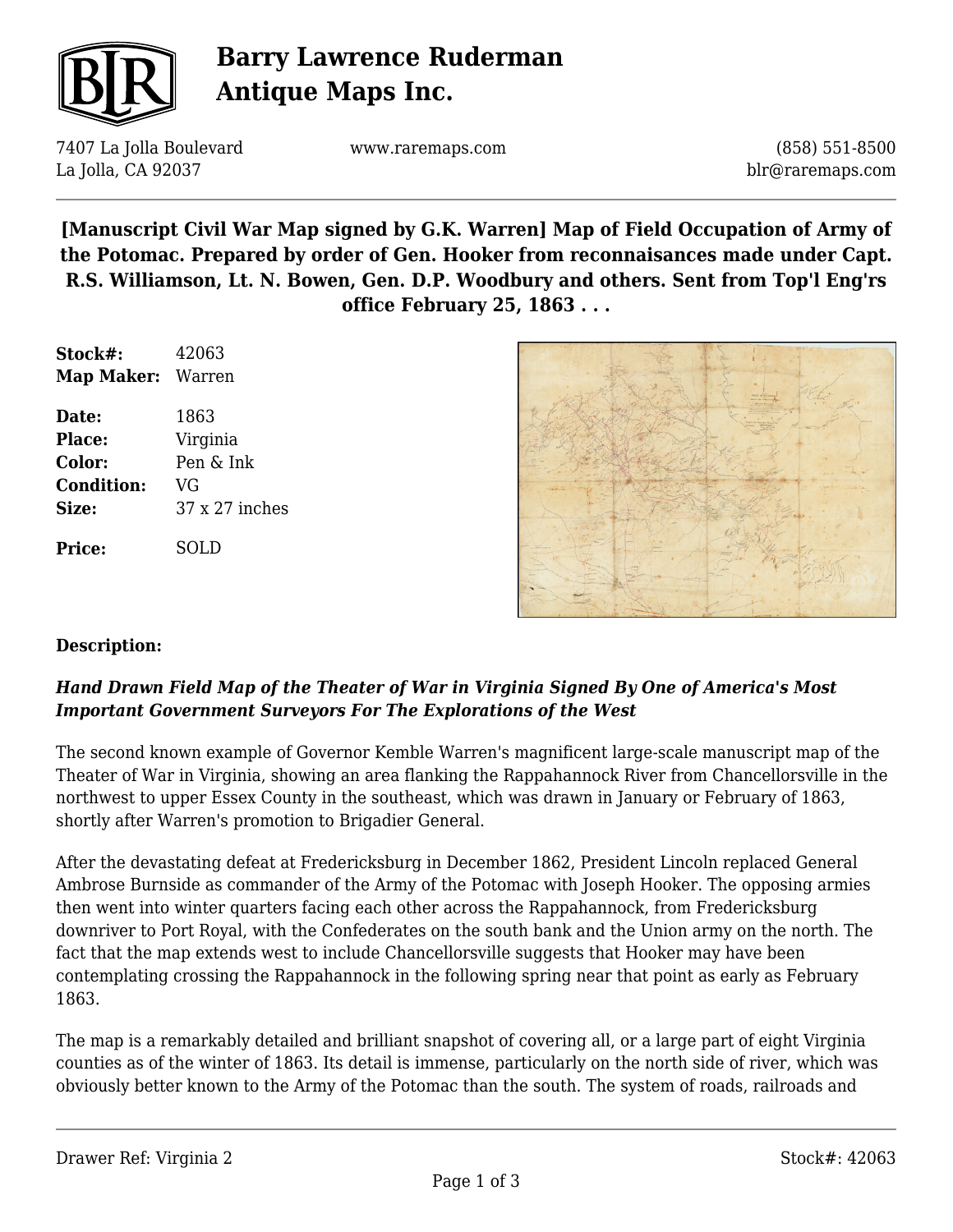

# **Barry Lawrence Ruderman Antique Maps Inc.**

7407 La Jolla Boulevard La Jolla, CA 92037

www.raremaps.com

(858) 551-8500 blr@raremaps.com

## **[Manuscript Civil War Map signed by G.K. Warren] Map of Field Occupation of Army of the Potomac. Prepared by order of Gen. Hooker from reconnaisances made under Capt. R.S. Williamson, Lt. N. Bowen, Gen. D.P. Woodbury and others. Sent from Top'l Eng'rs office February 25, 1863 . . .**

creeks is as carefully rendered as was humanly possible. The seats of hundreds of planters and farmers are identified, largely by family name. But many great plantations facing the river are identified by their own name, such as Mansfield, Smithfield, Travelers Rest, Belvidere, Hayfield, Farleyvale (sic Farleyville), Top Castle, Cleve (sic Clive), Belle Grove, Camden and Portobago (sic Port Tobacco).

Robert E. Lee established his general headquarters in the Massaponax Hills, just below Fredericksburg. The area to the southeast at least as far as Port Royal was under the command of Stonewall Jackson, who had his headquarters at "Moss Neck" (unnamed) a short distance upriver from the great oxbow of "Skinker's Neck". Across the base of the "Neck" was a great elevation, the highest point on the Rappahannock between the Chesapeake and the Blue Ridge. From its heights, the Confederates had a vantage of the country for miles in every direction.

The River Road on the north side, which was the main supply route for the Union army, is picked out by a double line. On the south side, at the eastern base of Skinkers Neck, a bluff is shown, with the words "Rebel Earth Works".

By the end of winter quarters, the strength of the Union Army had grown to 160,000, and Hooker confidently moved upriver, crossed the Rappahannock and then the Rapidan, to Chancellorsville, where his army suffered a stunning defeat in May 1863 at the hands of an outnumbered Southern force. It was the Southern victories at Fredericksburg, and then Chancellorsville, that led Lee to conceive of the audacious Pennsylvania campaign that ended in July 1863 with the Battle of Gettysburg. Chancellorsville is best remembered today for the accidental death of Stonewall Jackson at the hands of some of his own troops.

#### **Gouverneur Kemble Warren**

Gouverneur Kemble Warren is most famous for his role in the mapping of the Transmississippi United States, and perhaps most notably, a series of maps first published in 1857, considered to be the "most important map[ping] of the American West prior to the Civil War." Warren was promoted to Brigadier General in September 1862. His brigade fought in the Battle of Fredericksburg. After Hooker reorganized the Army of the Potomac in February 1863, he named Warren his chief topographical engineer and then chief engineer.

#### **Rarity**